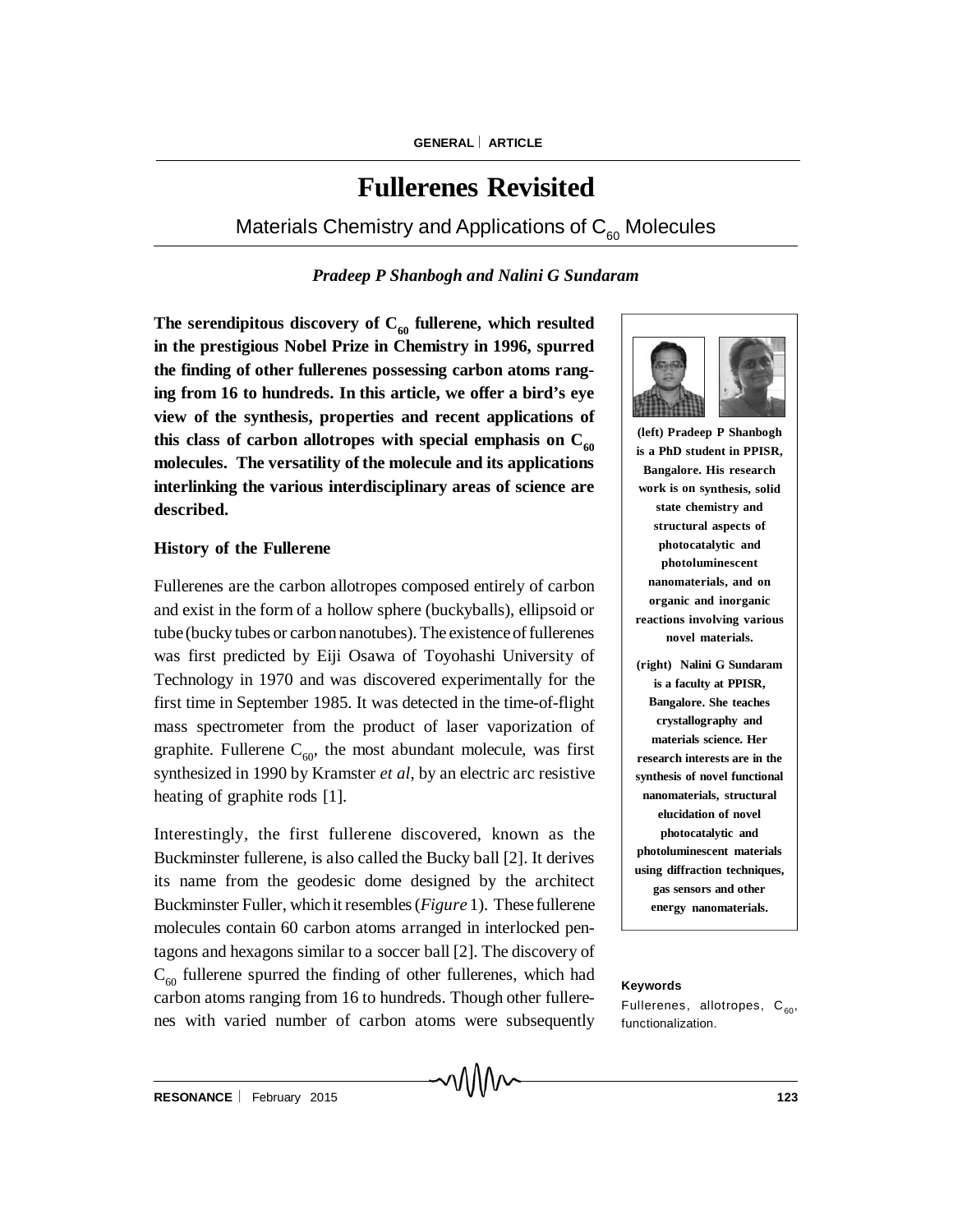

**Figure 1.** Structural illustration of fullerene.

It is noteworthy that fullerene was discovered by scientists working in different fields of science, and to this date is known to have applications that transcend the barriers of various disciplines of physics, chemistry and biology. The discovery of these molecules has been the foundation for research in many other interdisciplinary areas of science.

discovered,  $C_{60}$  remains to be the most easy-to-produce and thus is most popularly applied in a variety of fields ranging from medicine to solar cells. It is noteworthy that fullerene was discovered by scientists working in different fields of science, and to this date is known to have applications that transcend the barriers of various disciplines of physics, chemistry and biology. The discovery of these molecules has been the foundation for research in many other interdisciplinary areas of science especially in nanotech-nology, carbon nanotubes and most recently in graphenes. The porous and geometrical structures of fullerenes have also resulted in encapsulation of atoms and molecules in the core, initiating work in the area of endohedral fullerenes.

Other fascinating physical and chemical properties such as electrical properties, capacity to form endohedral and exohedral derivatives, electron accepting nature, mechanical strength and negligible bio-toxicity of these new forms of carbon led many scientists to predict several technological applications. This has resulted in an increased number of research publications in recent years, making it a happening and hot field.

## **Symmetry, Structure and Chemistry of Fullerene**

The cage-like structure of a fullerene consists of 12 five-member rings and a number of six-member rings depending on the number of carbon atoms [3]. It was postulated that the five-member rings need to be separated from each other to reduce the localization of the strain caused by the bending of the sp2-hybridized carbon atoms. This is the essence of the isolated pentagon rule (IPR) [3] which dramatically reduces the possible number of isomers for a given fullerene family. *Figure* 2 shows the major isomers of fullerenes  $(C_{60}^{\circ})$ to  $C_{84}$ ). Fullerenes are described by the general chemical formula  $C_{20+2H}$  where H is the number of hexagonal faces.

An important property of the  $C_{60}$  molecule is its high symmetry. There are 120 symmetrical operations, like rotation around an axis and reflection in a plane, which map the molecule onto itself. This makes  $C_{60}$  the most symmetrical molecule [4]. The  $C_{60}$  fullerene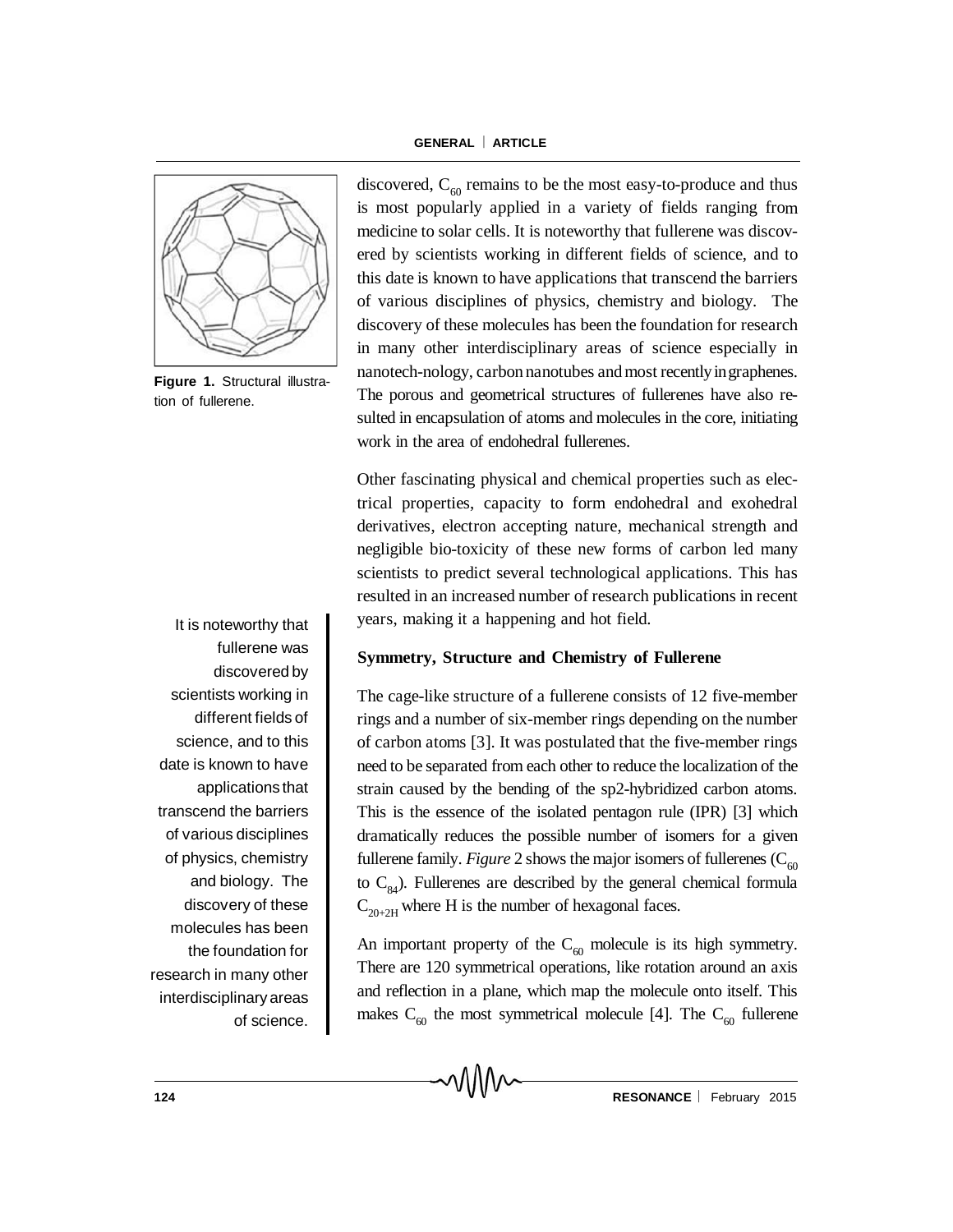

**Figure 2.** The major isomers of fullerenes  $C_{60}$ ,  $C_{70}$ ,  $C_{76}$ ,  $C_{78}$ ,  $C_{80}$ ,  $C_{82}$ , and  $C_{84}$ .

Reproduced with permission from: http://what-whenhow.com nanoscience-andnanotechnology/fullerenes identification-of-isomers-basedon-nuclear-magnetic-resonance-spectra-part-1 nanotechnology/

surface contains 20 hexagons and 12 pentagons. All the rings are fused and the double bonds are conjugated. Nearly 12500 resonance structures can be drawn for fullerene  $C_{60}$ . Nevertheless, only one structure really represents it most appropriately: the one in which all C=C double bonds are in the hexagons. There are two types of bonds in fullerenes having bond lengths 1.38 Å and 1.45 Å for double and single bonds respectively (*Figure* 3). In spite of their extreme conjugation, they behave chemically and physically as electron-deficient alkenes rather than electron-rich aromatic systems [5], i.e., the hexagons could be considered as cyclohexatrienes than as benzene rings.  $C_{60}$  is a strong electron acceptor. The geodesic and electronic bonding factors in the structure account for the stability of the molecule. Hence, the  $C_{60}$ molecule with the interlocked 12 pentagons and 20 hexagons has the lowest pressure, and therefore, is the simplest to purify. In theory, an infinite number of fullerenes can exist; their structure is based on pentagonal and hexagonal rings, constructed according to rules for making icosahedra.

#### **C<sub>60</sub>: The Most Symmetrical Molecule**

Since the  $C_{60}$  molecule shows a high symmetry, many point group symmetry operations such as rotations around an axis, reflection in a perpendicular plane and also inversions can be observed



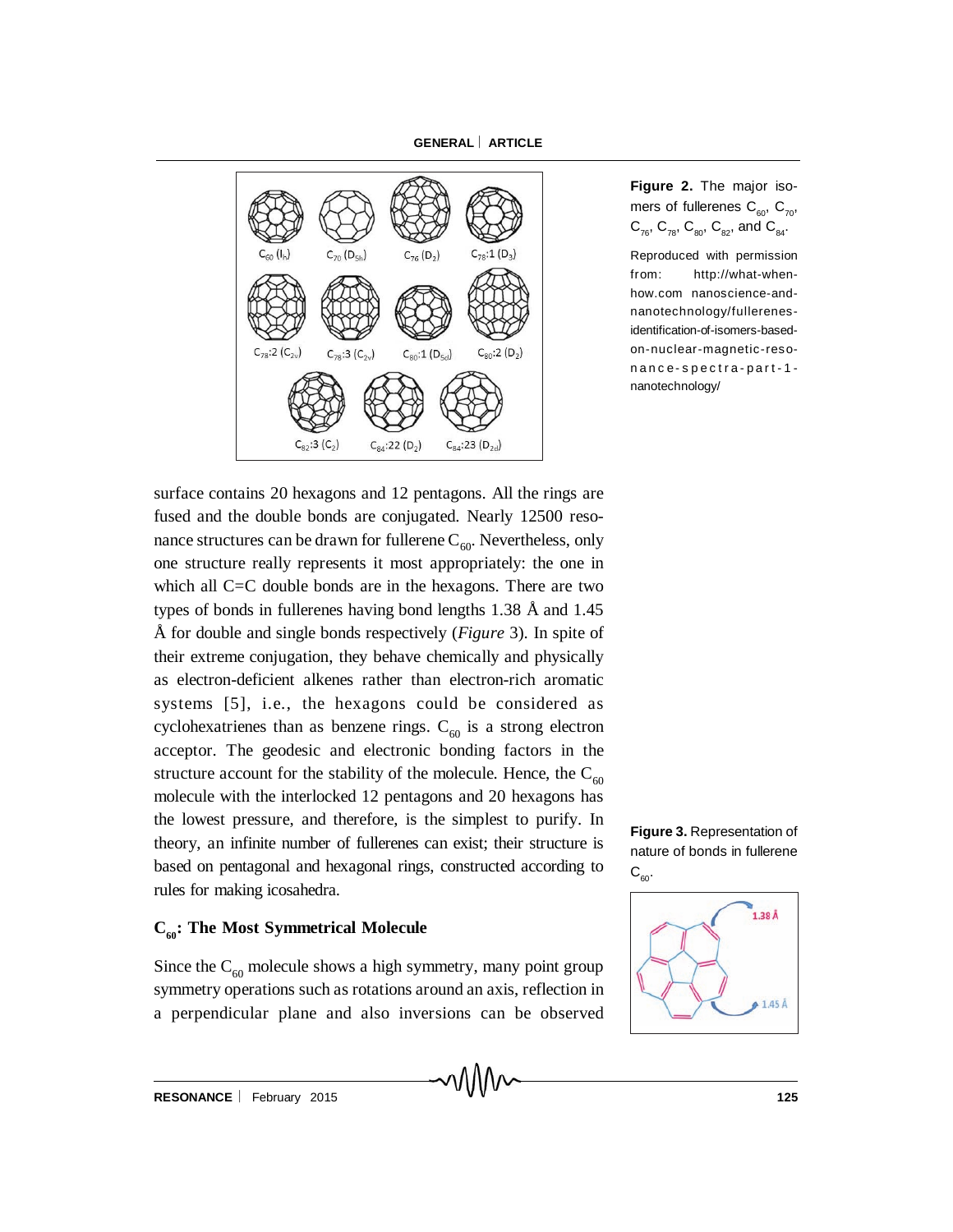**Figure 4.** Rotation axes of the  $C_{60}$  molecule. Reproduced with permission

from Research India Publications: B C Yadav and Ritesh Kumar, *International Journal of Nanotechnology and Applications* ISSN 0973-631X Vol.2, No.1, 2008.

Totally, the  $C_{60}$ molecule has 120 different symmetry operations, and thus, has the icosohedral point group making it one of the most symmetricmolecule synthesized.

**Table 1.** Physical properties of  $C_{60}$  (fullerene).



(*Figure* 4). As all symmetry operations should result in an equivalent structure, most of them go through the center of mass of the molecule. The highest symmetry axis, i.e., the 5-fold axis operates at the centers of two pentagons. There are six 5-fold axes, 10 different 3-fold axes, each passing through the center of every two of the 20 hexagons in the molecule. 2-fold axes can also be observed passing through the center of the edges of two hexagons. Since there are three neighbors for every hexagon (30 edges between two hexagons), we can find 15 2-fold axes. Additionally, there are 15 different mirror planes and finally one center of inversion of the molecule. Totally, the  $C_{60}$  molecule has 120 different symmetry operations, and thus, has the icosohedral point group making it one of the most symmetric molecule synthesized. More information on the geometric considerations underlying the structure of fullerenes can be found in [6]. *Table* 1 shows the physical properties of  $C_{60}$ .

| Color                      | Black Solid                                     |
|----------------------------|-------------------------------------------------|
| Odor                       | <b>Odorless</b>                                 |
| Formula                    | $C_{60}$                                        |
| Weight                     | 720.65                                          |
| Density                    | 1.7 to 1.9 gcm <sup>-3</sup>                    |
| Standard heat of formation | 9.08 k calmol <sup>-1</sup>                     |
| Index of refraction        | 2.2(600nm)                                      |
| Boiling point              | Sublimes at 800K                                |
| Resistivity                | $1014$ ohms m <sup>-1</sup>                     |
| Crystal form               | Hexagonal cubic                                 |
| Optical band gap           | $1.68 \text{ eV}$                               |
| Vapor pressure             | $5 \times 10^{-6}$ torr at room temperature and |
|                            | $8 \times 10^{-4}$ torr at 800K                 |
| Solubility                 | Benzene, toluene and chloroform                 |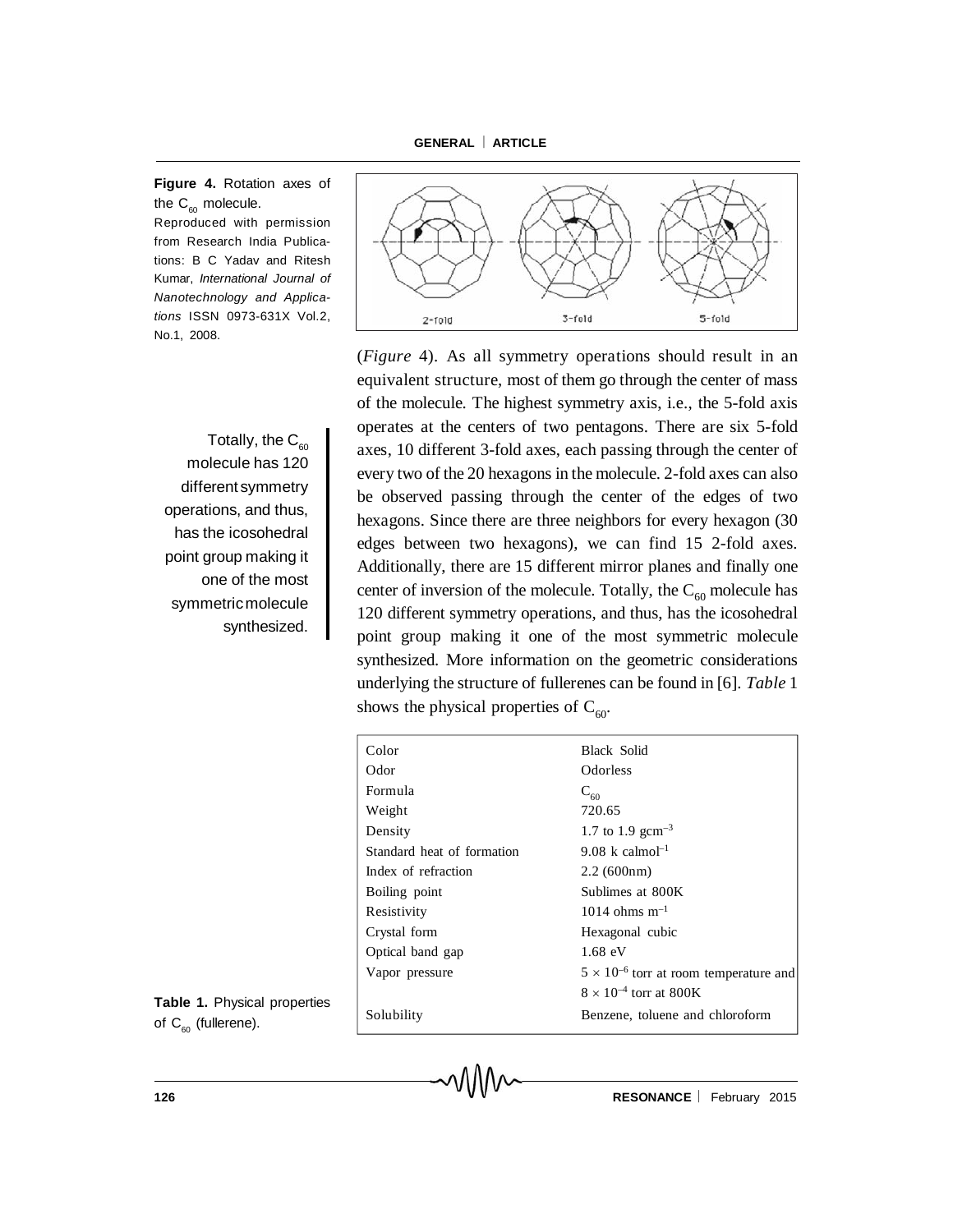

**Figure 5.** Synthesis of graphite by arc heating (method b).

## **Synthesis of Fullerene, C<sub>60</sub>**

Large quantities of fullerene  $C_{60}$  can be synthesized by the following ways:

- a. Resistive heating of graphite.
- b. Arc heating of graphite: Arc generated between graphite rods under inert conditions (He gas) slowly evaporates graphite and forms fullerene (*Figure* 5). The gap between the two graphite rods is kept constant as the graphite converts into soot. By this method,  $> 95\%$  pure C<sub>60</sub> can be obtained along with other isomers of fullerene and impurities. Purification is carried out by chromatography.
- c. Inductive heating of graphite or other source (acetylene, etc.).
- d. Pyrolysis<sup>1</sup> of hydrocarbon (naphthalene).
- e. Total synthesis of fullerene (*Figure* 6): Apart from the above mentioned methods, another attractive synthesis approach has been developed as it results in selectively forming large amounts of fullerenes. A polycyclic aromatic hydrocarbon (PAH) with the formula  $C_{60}H_{30}$ , which consists of 60 carbon atoms, forms the fullerene  $C_{60}$ .  $C_{60}$  product is formed on laser irradiation of this PAH at 337mn wavelength [7].

<sup>1</sup> Decomposition brought about by high temperatures.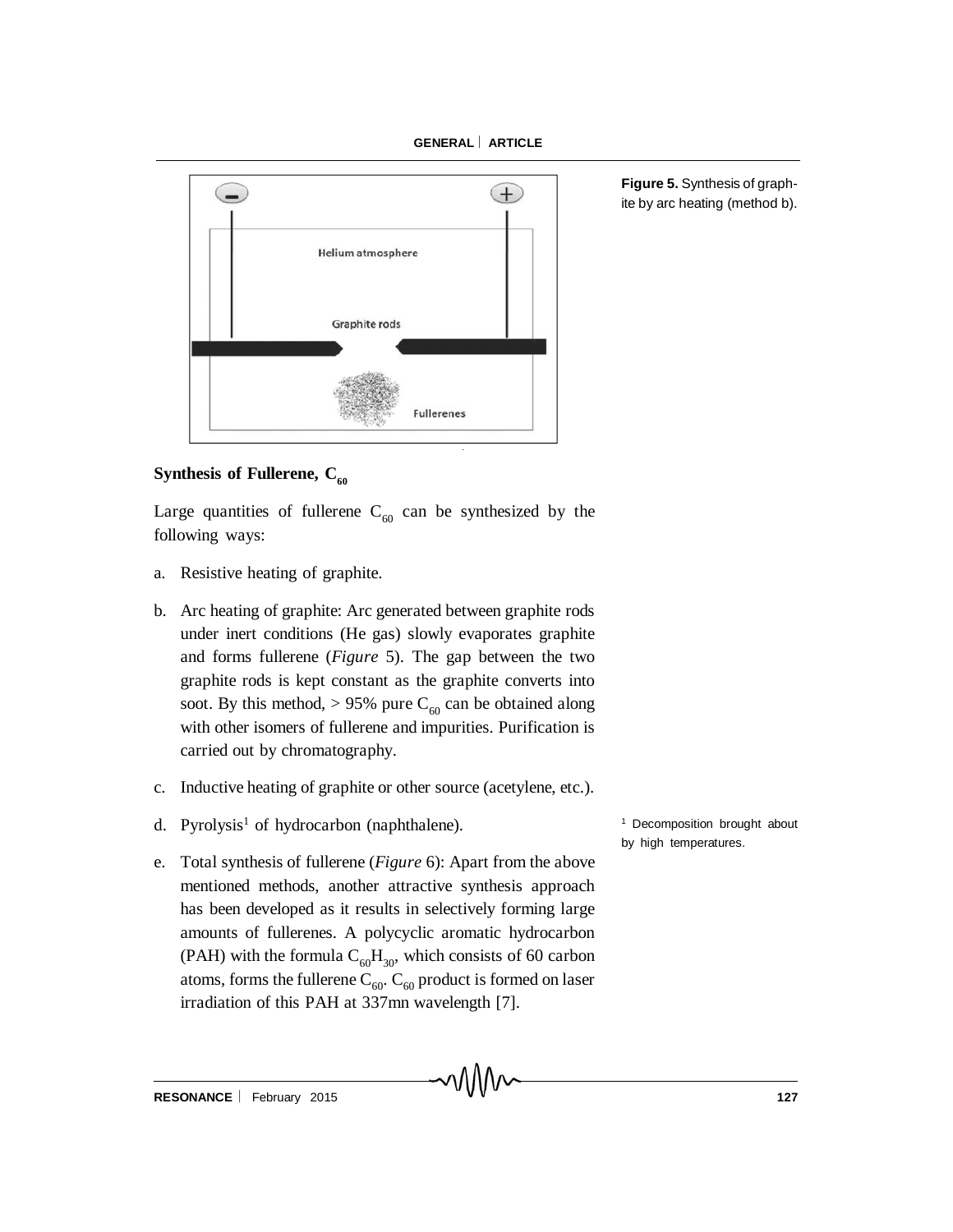**Figure 6.** Generation of  $C_{\infty}$ by cyclodehydrogenation of polyarene.



<sup>2</sup> The additon of specific groups of atoms of bonds to certain molecules which results in a characteristic chemical reaction or specific applications of those molecules.

## **Functionalization2 of Fullerenes**

It is known that fullerene is not super aromatic; it behaves like a polyene and is a good electron acceptor [8]. The fullerene molecule by itself cannot be utilized in many applications due to its hydrophobic nature and limited solubility in many organic solvents. Deviation from planarity has been observed due to geometrical constraints which results in a loss of strain due to change in its hybridization from  $sp<sup>2</sup>$  to  $sp<sup>3</sup>$ .

This causes the molecule to be more reactive and therefore more versatile for several applications. There are several covalent and non-covalent approaches available to functionalize the fullerene C<sub>60</sub> molecule (*Figure* 7).

#### *Functionalization: Covalent Approach*

Fullerene can be reduced by up to 6 electrons and most reactions occur at 6, 6-ring junction forming thermodynamically stable products. Due to the electron-poor nature of  $C_{60}$ , it is an excellent substrate for nucleophilic additions. Given below are several reactions from which one can obtain functionalized fullerenes:

1. Synthesis of Fullerols [9]: This is the first water soluble derivative of fullerene (*Figure* 8a).

2. Synthesis of fulleropyrrolidines (*Figure* 8b) [10].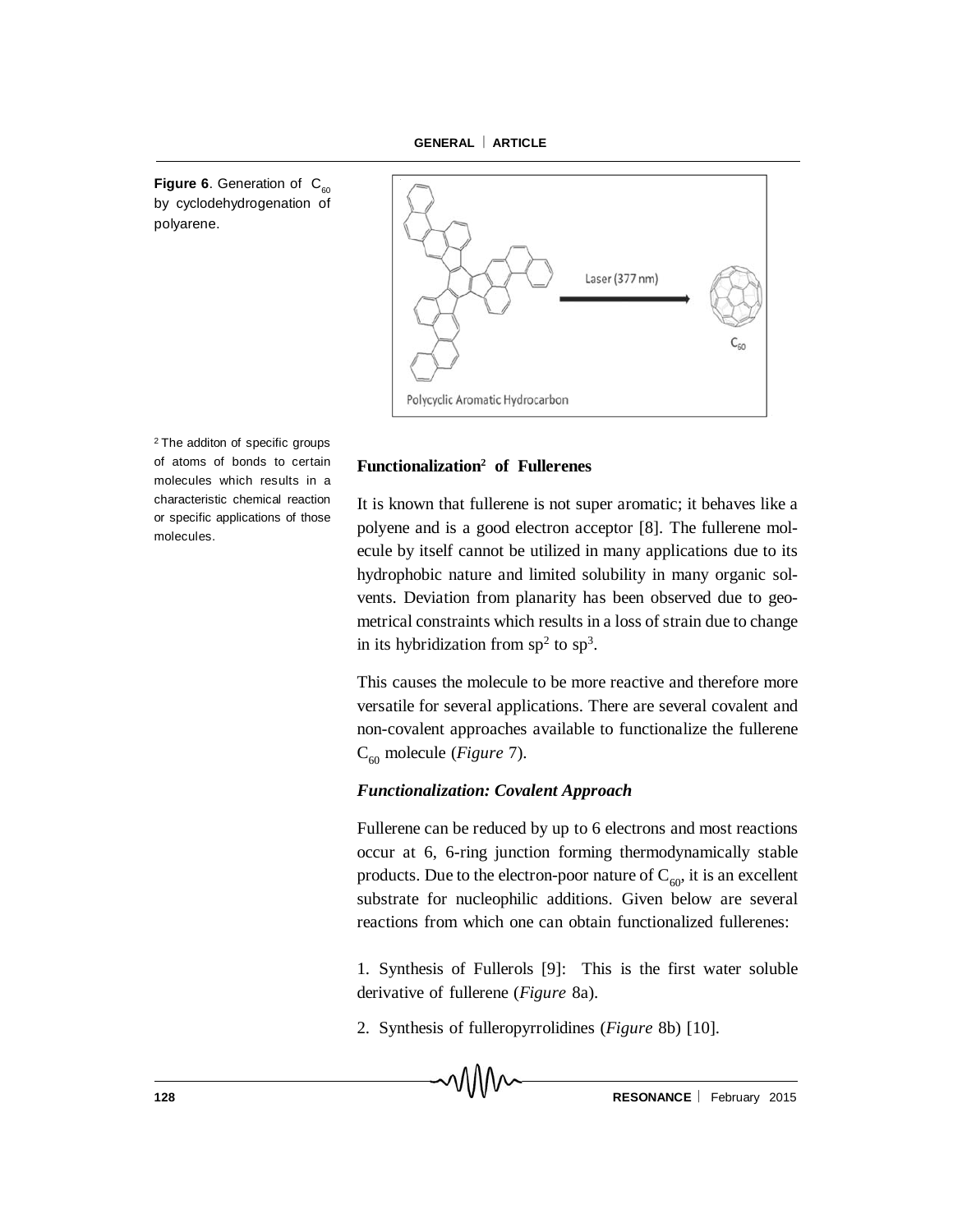

3. Synthesis of fulleronicotine – Prato's reaction: The reaction of amino acid sarcosine with paraformaldehyde heated and refluxed with toluene forms an ylide (*Figure* 8c). This reaction is at a higher temperature and the ylide reacts with the fullerene to yield a N-methylpyrrolidine derivative or pyrrolidinofullerene or pyrrolidino. This is used to form the metallofullerenes otherwise known as endohedral fullerenes.

4. Synthesis of fulleropeptides: Fulleropeptides were synthesized by Fmoc protocols. Fluorenylmethyloxycarbonyl (Fmoc) group is introduced as a protecting group for the amines in the peptides (*Figure* 8d).

**Figure 7**. Few general reactions of  $C_{60}$ .

Reprinted with permission from *Nature Reviews*, Vol.363, No.6431, Macmillan Publishers Ltd., June 1993.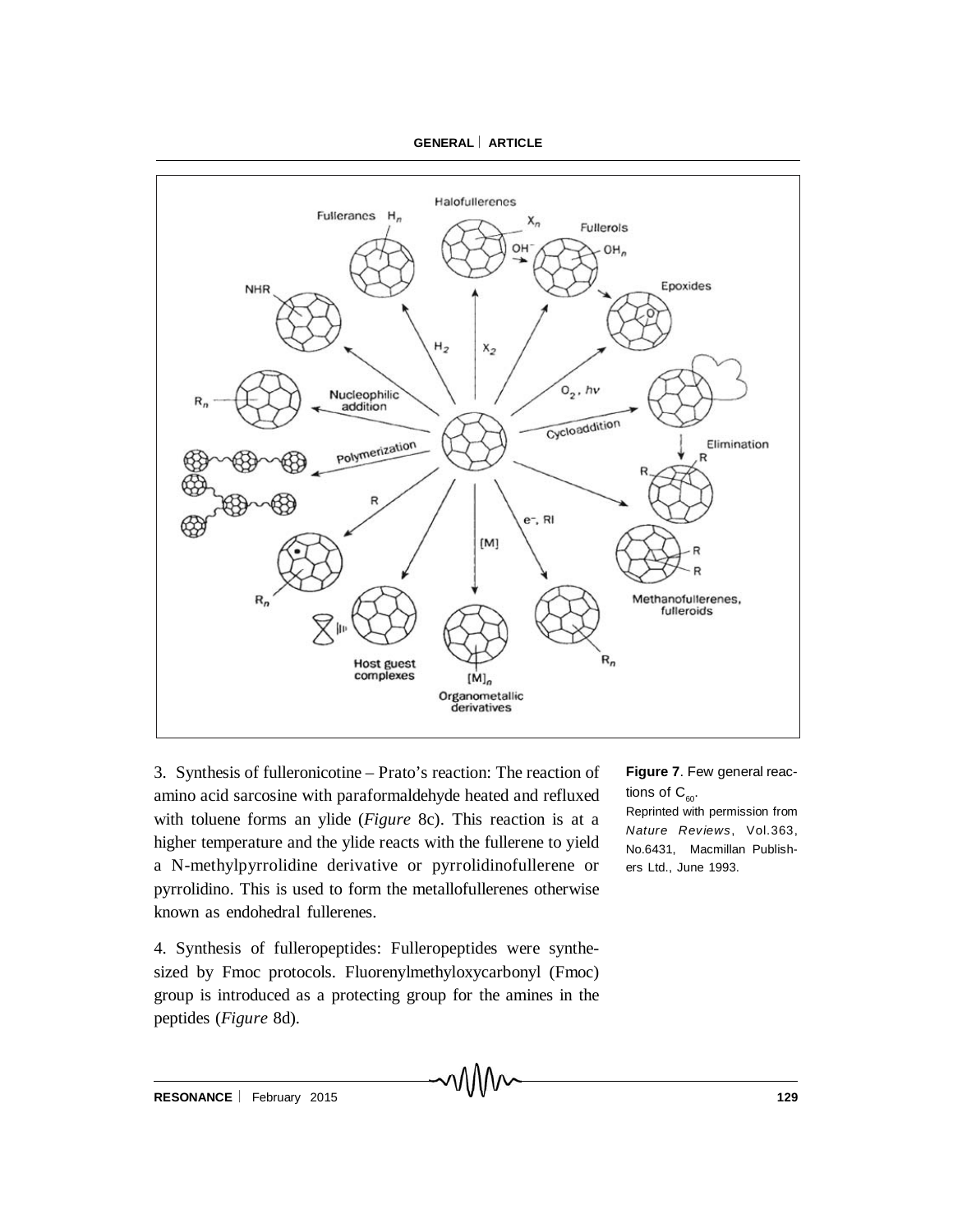

5. Synthesis of methanofullerenes. Carbene addition and Bingel cyclopropanation are the approaches to synthesize methanofullerenes (*Figure* 8e & 8f).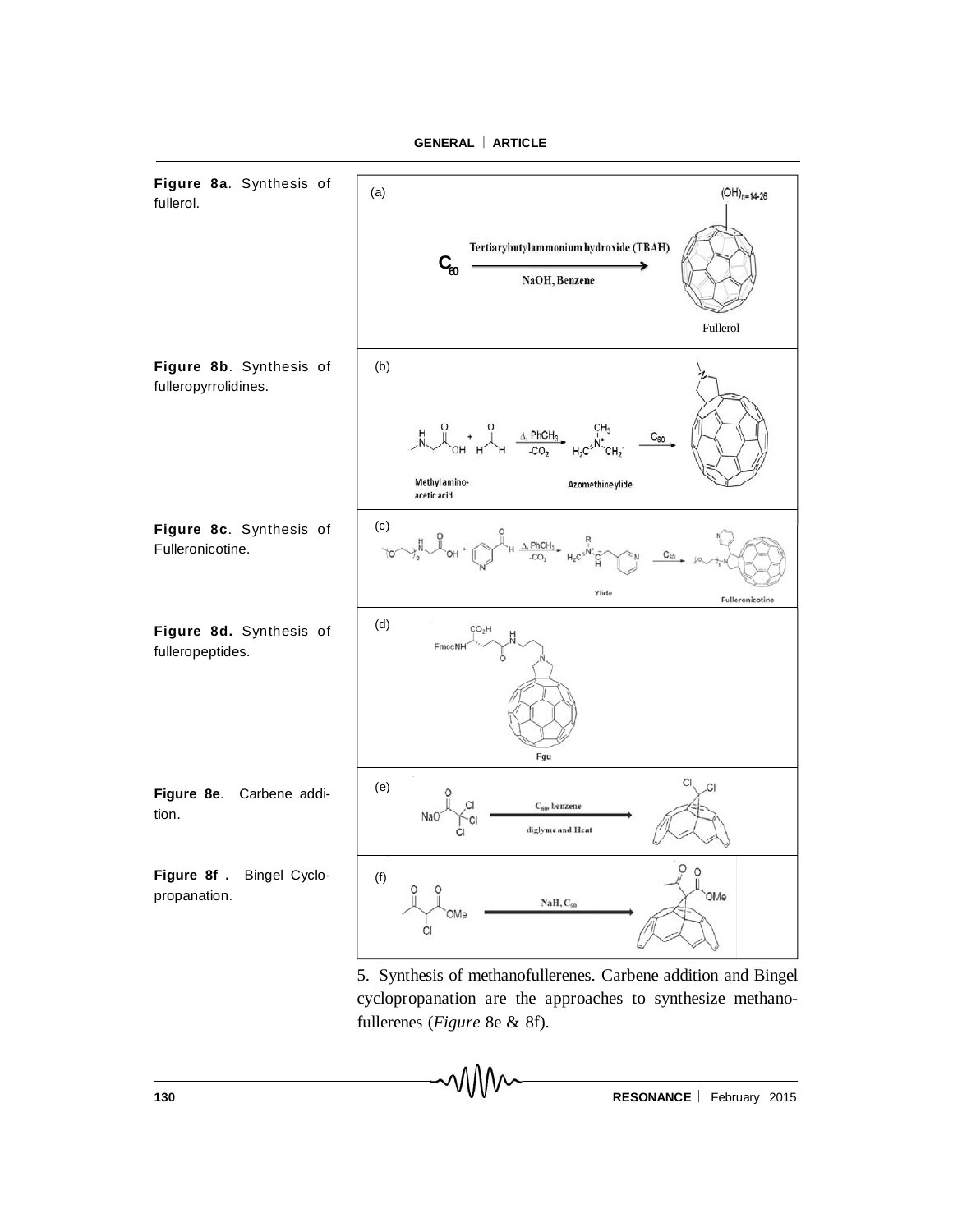

**Figure 9**. Functionalization with PVP.

#### *Functionalization: Non-Covalent Approach*

Supramolecular chemistry allows the preparation of functional architectures by means of non-covalent interactions, including hydrogen bonding, p–p, and metal coordination. One example is given below.

*Functionalization with PVP***:** Polyvinyl pyrollidone, a surfactant in presence of chloroform mixed with  $C_{60}$ , interacts non-covalently with  $C_{60}$ . When the solvent is evaporated, the residue is soluble in water (*Figure* 9).

*Formation of Endohedral Fullerenes:* Atoms, molecules, or ions can be trapped inside the cavity of a fullerene cage to form endohedral fullerenes.  $H_2$ ,  $N_2$ , and a wide variety of noble gases and transition metal atoms have been successfully encapsulated [8]. Physical methods for the preparation of endohedral fullerenes are tedious and lack efficiency, reaching isolated yields of only 1%. Recently, a new creative concept called 'molecular surgery' has been developed to introduce guests inside the fullerene sphere. The procedure starts with a ring opening or a ring expansion generally induced by cycloadditions or radical-oxidation reactions in order to open a 'hole' in the sphere and put in the desired species (*Figure* 10). The reconstitution of the cage after the encapsulation is achieved at high temperatures.



**Figure 10**. Schematic diagram of encapsulation in endohedral fullerene. Reproduced from *J. Mater. Chem*., Vol.21, pp.1305– 1318, 2011 with permission from The Royal Society of Chemistry.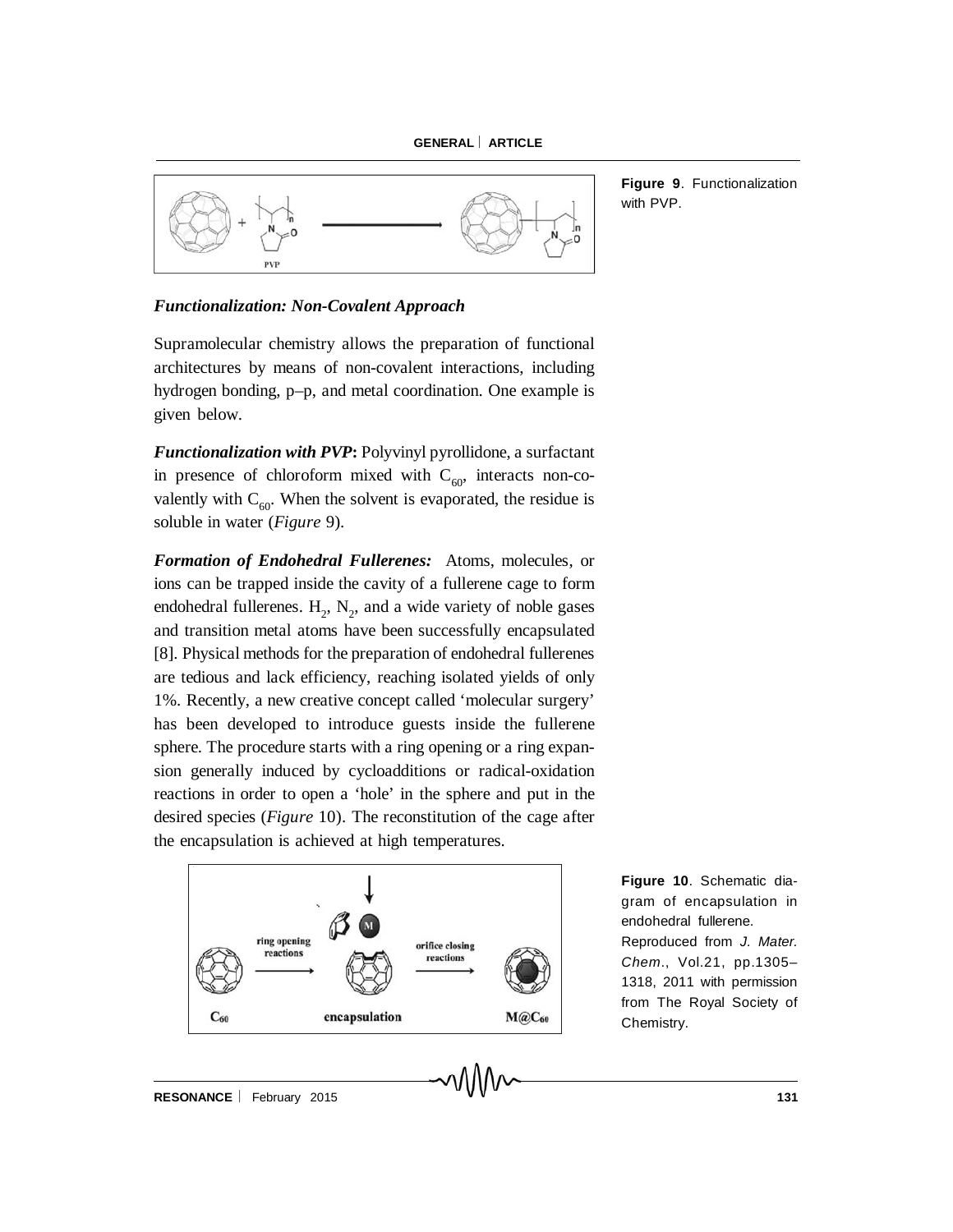When hydrogenated, they form a C–H bond, whose strength is lower than the strength of the C–C bond. Therefore,when heated, the C–H bond breaks, preserving the distinctive structure of the fullerene.This characteristic makes fullerenes the ideal molecules for hydrogen storage.

<sup>3</sup> The interface between two layers or regions of dissimilar crystalline semiconductors.

## **Applications of Fullerenes**

Research in fullerene chemistry is currently well-established and mature. This paved the way to explore the applications of this molecule and its functionalized derivatives in different potential areas such as pharmaceuticals, medicine, photovoltaics, etc. Here, we focus on some of the established and recent applications of the functionalized  $C_{60}$  fullerenes [8, 15].

*Functionalized Fullerenes for Photovoltaics/Solar* **Cells**: As mentioned before, the  $C_{60}$  is an electron-deficient system and thus, acts as an electrophile in many organic reactions. Some examples which were discussed are addition of carbene, to form methanefullerene; solid state synthesis in the presence of KCN leading to dimers and high pressure synthesis to obtain polymers. Many of these polymer-fullerenes are used in organic photovoltaics since they exhibit ultrafast photo-induced charge transfer, while the reversible reaction is slower. Currently, the bulk heterojunction<sup>3</sup> solar cell widely uses the fullerene derivate phenyl  $-C_{61}$  butyric acid methyl ester (PCBN) with good efficiencies (about 5%). Stanford scientists built the first all-carbon solar cells.

*Antioxidants and Biopharmaceuticals***:** Since fullerenes react readily with free radicals, which are dangerous to the body, they could potentially act as antioxidants [15]. Fullerenes hold great promise in the health and personal care industry, especially the pharmaceutical sector. Much research is being carried out in the control of nervous damage caused due to diseases such as Alzheimer's and Lou Gehrig's disease (ALS) by the applications of fullerenes. The sponge-like effect of fullerenes towards radicals, results in destruction of 20 free radicals per  $C_{60}$  radical. The bioactivity of the fullerene-based antioxidants is 100 times more effective than the current leading drugs in the market.

*Hydrogen Storage*: Fullerenes are able to retain a maximum of 6.1% of hydrogen due to their cage-like molecular structure. When hydrogenated, they form a C–H bond, whose strength is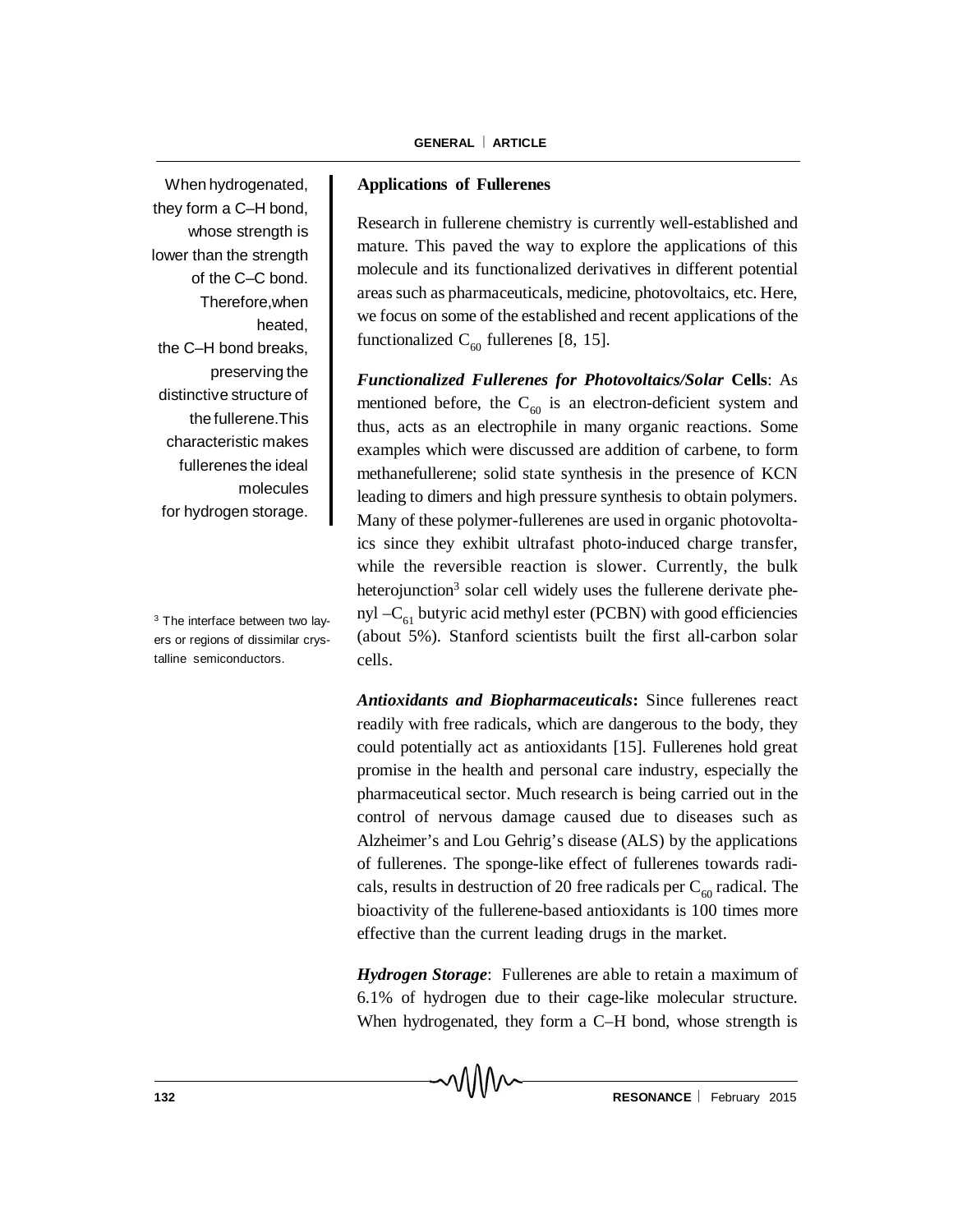lower than the strength of the C–C bond. Therefore, when heated, the C–H bond breaks, preserving the distinctive structure of the fullerene. This characteristic makes fullerenes the ideal molecules for hydrogen storage. The extent of hydrogenation can be determined from the change in the color of this molecule which changes from black to brown, then to red, orange and light yellow with increasing hydrogen intake. Since most of the hydrogenstoring hydride materials are dangerous and have low storage capabilities, fullerene hydrides can be used in fuel cells of electric cars safely.

*Endohedral Fullerenes***:** Insertion of a metal ion in the cages of the  $C_{60}$  molecule produces an endohedral fullerene [8]. Rare earth ions such as Gd inserted in the fullerene could potentially be used as diagnostic MRI contrast agents for several diseases. These materials are highly stable even at higher temperatures and more effective than fullerenes. N @ fullerenes is explored in molecular spin electronic devices as quantum computers. Since the cagelike structure of the fullerene screens the magnetic ion from the external environment, these molecules have exceptional spin properties.

*Fullerenes for Drug Delivery***:** Attachment of hydrophilic moieties to the hydrophobic  $C_{60}$  fullerene makes it soluble in water. Consequently, they become capable of transporting drugs to the cells [16]. These functionalized fullerenes can cross the cell membrane and bind with the mitochondria [17]. Some functionalized fullerenes can be regulated so as to deliver the drug slowly to get maximum therapeutic effect. DNAfunctionalized fullerenes show better efficiency as compared to the available lipid-based vectors. It was found that the derivatized fullerene forms a protective sheath around the DNA, thus increasing its lifetime in endosomes, which in turn supports chromosomal incorporation.

## **Summary**

The  $C_{60}$  fullerene molecule has been a hot area of research since its discovery 20 years ago. The first decade of research included Initially found to be an inert molecule, functionalization of fullerenes has radically changed the research direction and given impetus for effective utilization of these molecules.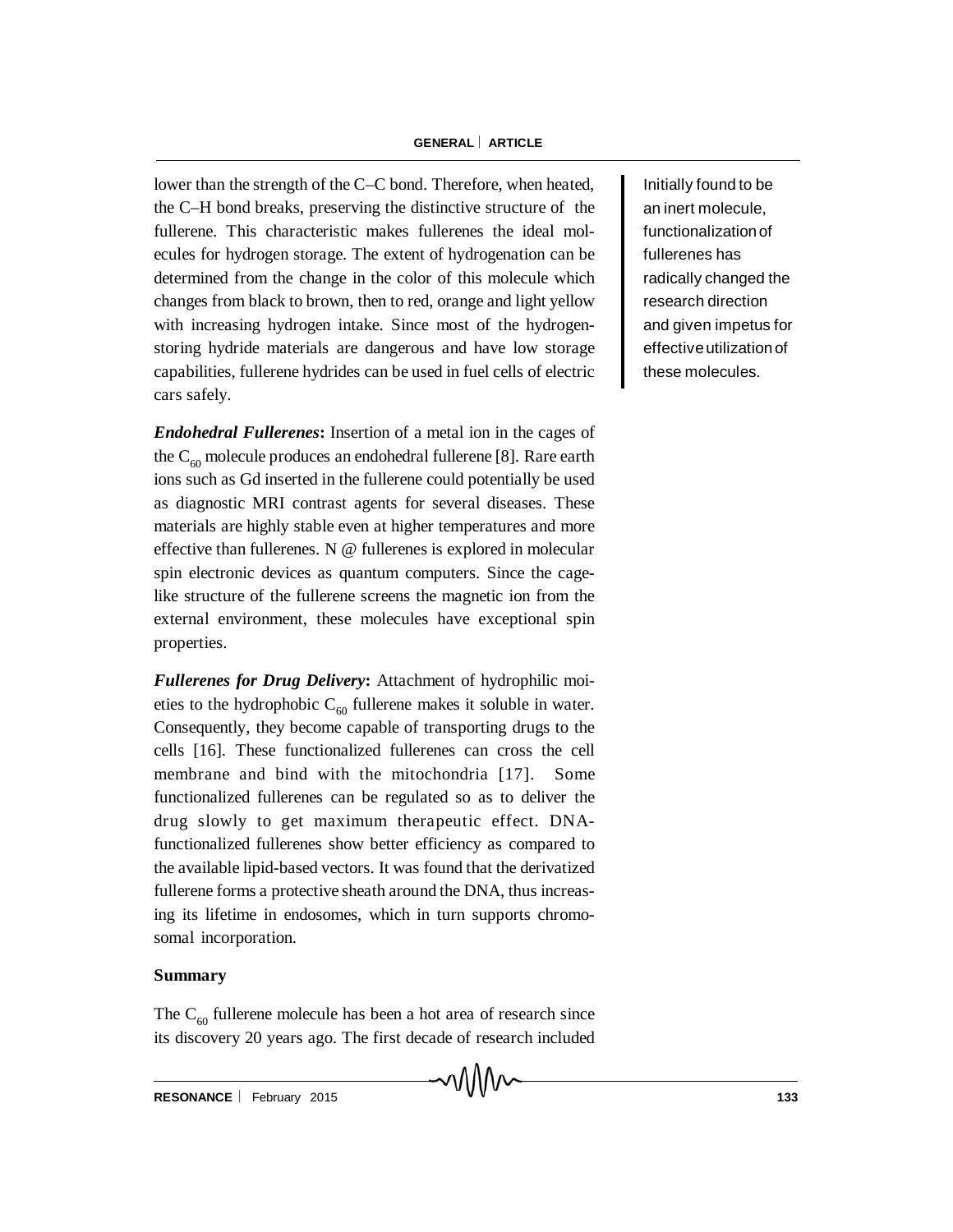Future research directions include exploring applications of the fullerene  $C_{\epsilon 0}$  in catalysis, water purification, biohazard protection, portable power, vehicles and medical use.

studying and understanding the properties of this fascinating allotrope of carbon. Initially found to be an inert molecule, functionalization of fullerenes has radically changed the research direction and given impetus for effective utilization of these molecules. Derivatized fullerenes have been exploited, both in academic laboratories as well as R&D centres in industries, as mentioned above. Many of the applications are in the fledgling state and it is only recently that fullerenes have been used for noninvasive cancer imaging, cancer therapy and also for novel optical applications. It is apparent that further research is on the integration of these molecules to form supramolecular assemblies as well as nanostructures that are able to achieve high capabilities in their specific tasks. Future research directions include exploring applications of the fullerene  $C_{60}$  in catalysis, water purification, biohazard protection, portable power, vehicles and medical use.

#### **Suggested Reading**

- [1] W Kratschmer *et al*, Solid C<sub>60</sub>: a new form of carbon, *Nature*, Vol.347, **No.6291, pp.354–358, 1990.**
- [2] **H** W Kroto, A W Allaf and S P Balm, C<sub>60</sub>: Buckminsterfullerene, *Chemical Reviews***, Vol.91, No.6, pp.1213–1235, 1991.**
- **[3] K E Geckeler and S Samal, Syntheses and properties of macromolecular fullerenes, a review,** *Polymer International***, Volo.48, No.9, pp.743– 757, 1999.**
- **[4] R Taylor and D R M Walton, The chemistry of fullerenes,** *Nature***, Vol.363, No.6431, pp.685–693, 1993.**
- **[5] T Da Ros** *et al***, Easy Access to Water-Soluble Fullerene Derivatives via 1,3-Dipolar Cycloadditions of Azomethine Ylides to C60,** *The Journal of Organic Chemistry***, Vol.61, No.25, pp.9070–9072, 1996.**
- **[6] K N Joshipura, Exploring the fullerenes How geometrical ideas explain strange fullerene structures,** *Resonance***, August, Vol.5, No.8, 2000.**
- [7] M M Boorum *et al*, Groundwork for a rational synthesis of C<sub>60</sub>: **cyclodehydrogenation of a C60H30 polyarene,** *Science***, Vol.294, No.5543, pp.828–831, 2001.**
- **[8] Alejandro Montellano Lopez, Aurelio Mateo-Alonsobc and Maurizio** Prato, Materials chemistry of fullerene C<sub>60</sub> derivatives, *J. Mater. Chem***., Vol.21, pp.1305–1318, 2011.**
- **[9] Long Y Chiang, Ravi B Upasani and John W Swirczewski, Versatile** nitronium chemistry for  $C_{60}$  fullerene functionalization, *J. Am. Chem.*